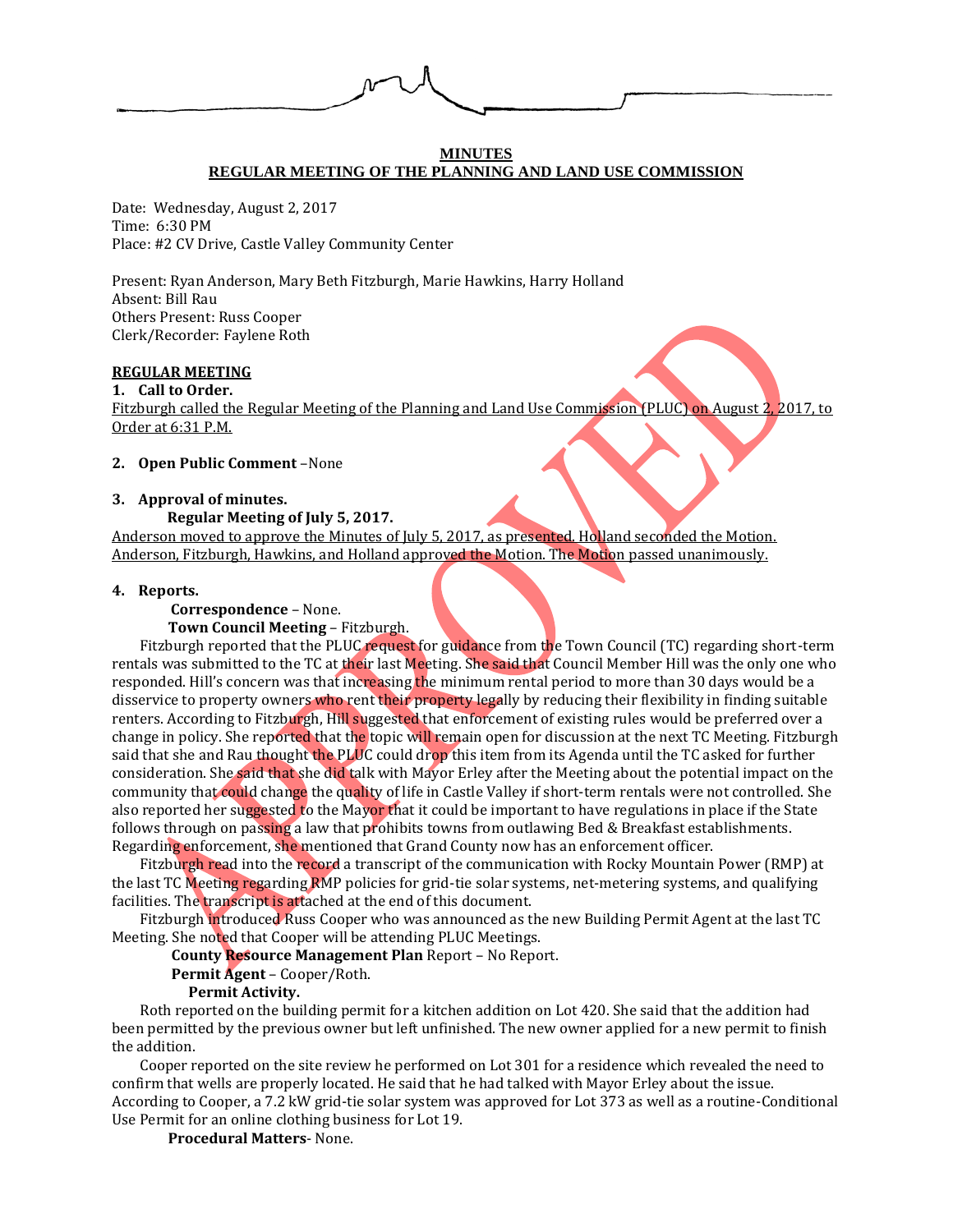

## **NEW BUSINESS**

**5. Discussion and possible action re: amendments to Ordinance 95 - 6 regarding solar energy systems.**

PLUC Members made revisions to the routine solar permit application draft to align it with the amendments to Ordinance 85-3. Roth will incorporate changes into a revised draft to review at the next PLUC Meeting. She will also draft a nonroutine solar permit application for review. She will send the drafts to PLUC Members in advance of the next Meeting. Cooper will research safe disposal procedures for old or damaged solar modules.

Fitzburgh presented a draft of proposed amendments to Ordinance 95-6 to align it with recent solar amendments to Ordinance 85-3. PLUC Members agreed to include a reference to electrical permit applications.

PLUC Members agreed to hold a Public Hearing regarding these amendments at their September 6, 2017, Meeting. Roth will post the Public Hearing in the Moab Times Independent and other required sites. Fitzburgh will prepare a revised draft of the amendments for Roth to post on the Town website.

Anderson moved to table Item 5. Hawkins seconded the Motion. Anderson, Fitzburgh, Hawkins, and Holland approved the Motion. The Motion passed unanimously.

### **UNFINISHED BUSINESS**

**6. Discussion and possible action re: requiring a Town permit for special events on property owner's lots (tabled).**

Holland moved to untable Item 6. Anderson seconded the Motion. Anderson, Fitzburgh, Hawkins, and Holland approved the Motion. The Motion passed unanimously.

Holland expressed his concern about the impact on septic systems that could result from large events within Castle Valley. He said that an Ordinance would allow the Town to require porta potties for these events.

Anderson moved to retable Item 6. Hawkins seconded the Motion. Anderson, Fitzburgh, Hawkins, and Holland approved the Motion. The Motion passed unanimously.

# **7. Discussion and possible action re: amendments to Ordinance 85-3 to extend the minimum rental period and require a business license for renting residential property (tabled).**

Holland moved to untable Item 7. Hawkins seconded the Motion. Anderson, Fitzburgh, Hawkins, and Holland approved the Motion. The Motion passed unanimously.

PLUC Members agreed to drop this Item from the Agenda until further notice from the Town Council.

**8. Discussion re: future amendments to Ordinance 85-3 (tabled).** 

**9. Closed Meeting** – None.

### **ADJOURNMENT**

Holland moved to adjourn the Meeting. Hawkins seconded the Motion. Anderson, Fitzburgh, Hawkins, and Holland approved the Motion. The Motion passed unanimously.

Fitzburgh adjourned the Meeting at 8:04 P.M.

**ADDENDUM:** Transcript of 7-19-17 communication with Rocky Mountain Power representatives.

## **TRANSCRIPT FROM ROCKY MOUNTAIN POWER AT TOWN COUNCIL MEETING ON 7/19/17**

Bill - If I have a set of solar panels in my yard, can I tie to the grid without a net metering? RMP - Yes. You could. Its expensive but you can. Bill - So I would need a special permit from RMP?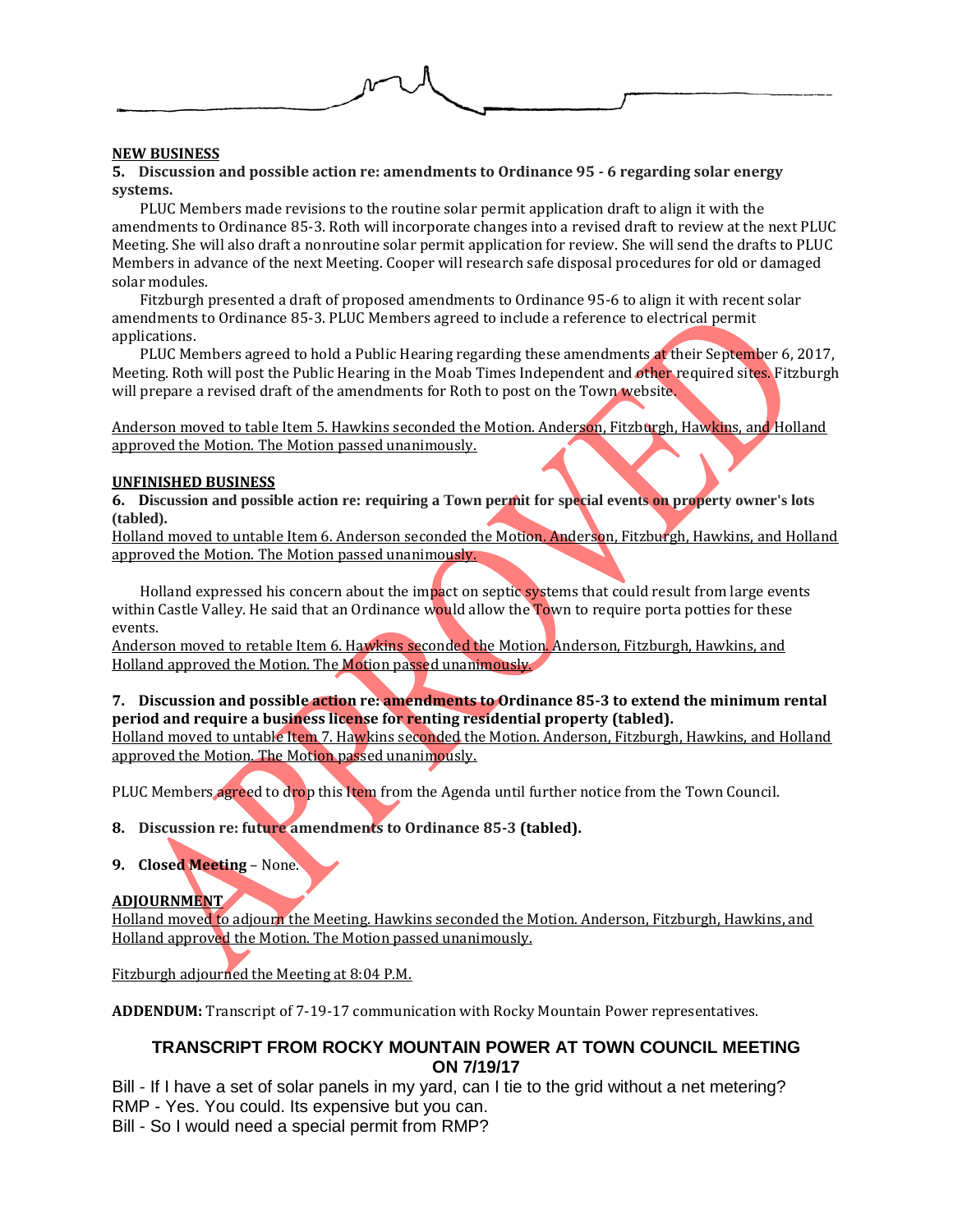RMP - You'd have to make a special request. So we have what we call schedule 37 which is the QF, qualifying facility schedule that we talked about earlier. There's an 80 megawatt limit on the

high end but there is no limit on the bottom. So It can be as small a project as you can if you wanted to tie it the grid and we would buy it from you if it was a qualifying facility.

Mayor - You would do the engineering to see what it would take to tie in and those costs would be responsible by the….

RMP - the developer. And if there's upgrades to the network then they're responsible for those too.

Dave - and is it typical for such a producer to come to you with a completed project before even coming to you or would it be normal to have a discussion going through the process?

RMP - Would be extremely important to have that discussion before. Because if somebody just shows up at our door and says, I built this project and I want to connect it to the grid, that's probably going to increase their costs quite a bit. We would still probably buy it. I mean we wouldn't tell them we wouldn't buy it, its just, at that point if they've not been able to plan it properly, and we have not been able to plan properly, so we have to go back to square one, the project could sit there for a year while we finish this study and go through it, the construction needs to be approved and there's another cost that somebody has to… the developer has to bear, and construction wise it could be six months to get it built depending on what needs to be done, and so its just not wise to start a project without talking to us first.

Bill - Is it possible to be tied to the grid at less power then is being generated by my solar system. I'm generating 50 kW, but I only want to put 25 kW into the grid. Can I do that? (RMP) Yeah, I think so.

Dave - And then they're consuming the other 25 on site.

RMP - Which is what net metering does.

Dave - But at the end of the year you were hoping that was gonna be fairly close to zero both ways, where as somebody has a 50 kW system and they're producing 25 constantly, they're not net metering. That's not the intention.

RMP - Right. They're not going to be in compliance with our net metering policy. They're going to have more energy that they are producing. It could be on this qualifying facility. Again, I don't want you to go away thinking you know that there aren't challenges to that because you know, economies of scale create costs savings or cost increases, so when your talking about, when we're buying an 80 megawatt project, that has a different cost basis to it then if your buying 200kW or 20 kW. So you just would want to think through that and again Mayor to your point, if that's a request that you want to make as an individual developer, you should get with us sooner than later because there are complications to that, that we can work through, but we would just have to talk about it upfront. Look at our schedule 37 online and that will give you some information.

Dave - But I would imagine that in such a situation, that normally the land use authorities would be brought into the discussion also and so they aren't blindsided at the 11th hour by everybody. RMP - Every project I am aware of, has permitting processes that have to be gone through. MB - So I just wanted follow up. I'm just trying to understand what you just said. So, it would be

a qualifying facility that RMP would buy, would purchase?

RMP - Buy the energy. We don't buy the project. The project is still operated and maintained by the developer. We just buy the output.

MB - And the developer could just be an individual lot owner?

RMP - It could. Personally, I wouldn't recommend that, but its possible. It could happen that way.

MB - And do you have any idea right now what our current infrastructure can handle in terms of a qualifying facility?

RMP - Not without doing a study.